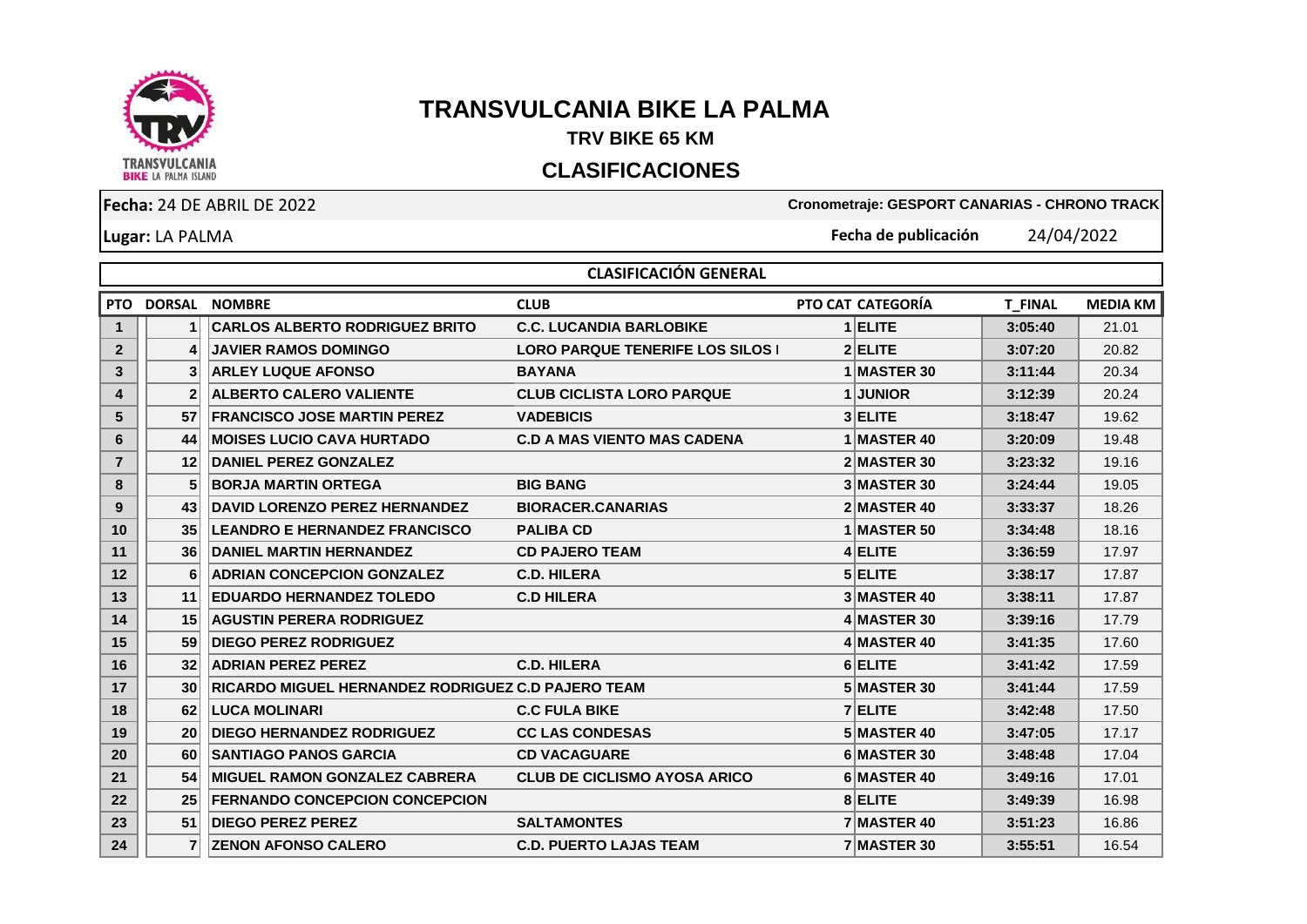| 25 <sub>2</sub> | 39 <sub>l</sub> | <b>IPEDRO ANTONIO RODRIGUEZ PADILLA</b>   | <b>CLUB CICLISTA GOMERA</b>           | <b>8 MASTER 40</b>  | 3:56:57 | 16.46 |
|-----------------|-----------------|-------------------------------------------|---------------------------------------|---------------------|---------|-------|
| 26              | 23 <sup>1</sup> | <b>DANIEL LORENZO PULIDO</b>              |                                       | 9 MASTER 40         | 3:57:31 | 16.42 |
| 27              | 31 <sup>1</sup> | <b>JONATAN RAMOS HERNANDEZ</b>            |                                       | <b>10 MASTER 40</b> | 3:58:51 | 16.33 |
| 28              | 27 <sub>l</sub> | <b>PEDRO ALFREDO HERNANDEZ RODRIGUEZ</b>  |                                       | 2 MASTER 50         | 3:59:07 | 16.31 |
| 29              | 10 <sup>1</sup> | <b>CARLOS JAVIER AGUEDA RODRIGUEZ</b>     | <b>C.C. LAS CO DESAS DE LA LAGUNA</b> | 11 MASTER 40        | 4:01:15 | 16.17 |
| 30              | 9               | <b>FRANCISCO JAVIER PESTANA HERNANDEZ</b> |                                       | 3 MASTER 50         | 4:01:20 | 16.16 |
| 31              | 28 <sup>1</sup> | <b>RUIMAN GARCIA RODRIGUEZ</b>            |                                       | <b>12 MASTER 40</b> | 4:03:12 | 16.04 |
| 32              | 21 <sup>1</sup> | <b>ALEJANDRO MARTIN RODRIGUEZ</b>         | <b>LAS CONDESAS</b>                   | 9 ELITE             | 4:04:55 | 15.92 |
| 33              | 49              | <b>JESUS ANGEL MENDEZ DE LAS MOZAS</b>    | <b>CLUB CICLISTA AYOSA ARICO</b>      | 8 MASTER 30         | 4:06:20 | 15.83 |
| 34              | 53 <sub>1</sub> | <b>C. ADOLFO MORALES REYES</b>            | <b>CLUB DE CICLISMO AYOSA ARICO</b>   | 9 MASTER 30         | 4:07:56 | 15.73 |
| 35              | 46              | <b>GIOVANNI SAN BLAS HERNANDEZ</b>        | <b>C.D. TIJA BIKE</b>                 | $10$ ELITE          | 4:08:24 | 15.70 |
| 36              | 38 <sup>1</sup> | <b>SAMUEL MESEROS RODRIGUEZ</b>           | <b>BAYANA</b>                         | <b>2JUNIOR</b>      | 4:10:18 | 15.58 |
| 37              | 41              | <b>ALEJANDRO ALVAREZ GARCIA</b>           | <b>BAYANA</b>                         | 13 MASTER 40        | 4:10:11 | 15.59 |
| 38              | 61              | <b>INICOLAS KHOURY HERNANDEZ</b>          |                                       | 4 MASTER 50         | 4:11:31 | 15.51 |
| 39              | 48              | <b>SAUL VENTURA CARMONA</b>               | <b>LAS CONDESAS</b>                   | 14 MASTER 40        | 4:12:47 | 15.43 |
| 40              | 47              | <b>JOSE ADRIAN HERNANDEZ ROCHA</b>        | <b>BAYANA CD.</b>                     | 5 MASTER 50         | 4:12:53 | 15.42 |
| 41              | 58 <sup>1</sup> | <b>JUAN CARLOS LORENZO BRITO</b>          | <b>C.D PAJERO TEAM</b>                | <b>10 MASTER 30</b> | 4:17:06 | 15.17 |
| 42              | 45              | <b>JOSE GABRIEL GONZALEZ MARTIN</b>       | <b>CLUB CICLISTA AYOSA ARICO</b>      | $11$ ELITE          | 4:17:42 | 15.13 |
| 43              | 19 <sup>1</sup> | <b>MIGUEL ANGEL RODRIGUEZ BRITO</b>       | <b>BAYANA</b>                         | <b>15 MASTER 40</b> | 4:21:32 | 14.91 |
| 44              | 8               | <b>ALBA ALBALADEJO SANCHEZ</b>            | <b>BIKE TEAM PROYECT</b>              | 1 MASTER 30 FEM     | 4:23:54 | 14.78 |
| 45              | 561             | <b>IMICHAEL MAXIMILIAN PUNZER</b>         | <b>BIORACER.CANARIAS</b>              | <b>11 MASTER 30</b> | 4:23:56 | 14.78 |
| 46              | 52              | <b>IVAN TEJERA PEREZ</b>                  | <b>CLUB CICLISTA AYOSA ARICO</b>      | 16 MASTER 40        | 4:26:12 | 14.65 |
| 47              | 71              | <b>IRAUL MIGUEL RODRIGUEZ VALDIVIA</b>    |                                       | <b>17 MASTER 40</b> | 4:26:57 | 14.61 |
| 48              | 24 <sup>1</sup> | <b>ANGEL LUIS GONZALEZ PEREZ</b>          | <b>C.D. PALIBA</b>                    | 6 MASTER 50         | 4:27:06 | 14.60 |
| 49              | 14 <sup>1</sup> | <b>VICTOR MANUEL MARTIN CONCEPCION</b>    |                                       | <b>18 MASTER 40</b> | 4:27:18 | 14.59 |
| 50              | 64              | <b>VICENTE BENITO CATALAN GONZALEZ</b>    | <b>BAYANA</b>                         | 7 MASTER 50         | 4:31:43 | 14.35 |
| 51              | 55              | <b>VILDACANE MARRERO GIL</b>              | <b>CLUB DE CICLISMO AYOSA ARICO</b>   | <b>19 MASTER 40</b> | 4:44:42 | 13.70 |
| 52              | 69              | <b>INIGEL FELIX LORENZO O'FLAHERTY</b>    | <b>PALIBA CD</b>                      | 20 MASTER 40        | 4:47:02 | 13.59 |
| 53              | 73              | <b>ANDRES GOMEZ MARRERO</b>               |                                       | 8 MASTER 50         | 4:50:47 | 13.41 |
| 54              | 17 <sup>1</sup> | <b>CARLOS RAMOS GUERRA</b>                |                                       | <b>21 MASTER 40</b> | 4:54:18 | 13.25 |
| 55              | 18 <sup>1</sup> | <b>RAUL CAMPILLO CAMACHO</b>              |                                       | <b>22 MASTER 40</b> | 4:54:18 | 13.25 |
| 56              | 16 <sup>1</sup> | <b>CELESTINO JOSE SARMIENTO ALONSO</b>    |                                       | 9 MASTER 50         | 4:54:18 | 13.25 |
| 57              | 68              | <b>CARLOS DAVID ABRANTE ALONSO</b>        | <b>CLUB CICLISTA BALLESTER</b>        | <b>23 MASTER 40</b> | 5:06:54 | 12.71 |
| 58              | 67 <sup>1</sup> | <b>LENA KRISTINA BERNDTSSON</b>           | <b>COFETE</b>                         | 1 MASTER 40 FEM     | 5:20:22 | 12.17 |
| 59              | 421             | <b>ANDRES PEREZ BRITO</b>                 | <b>CD RIQUEZA NATURAL</b>             | <b>12 MASTER 30</b> | 5:22:41 | 12.09 |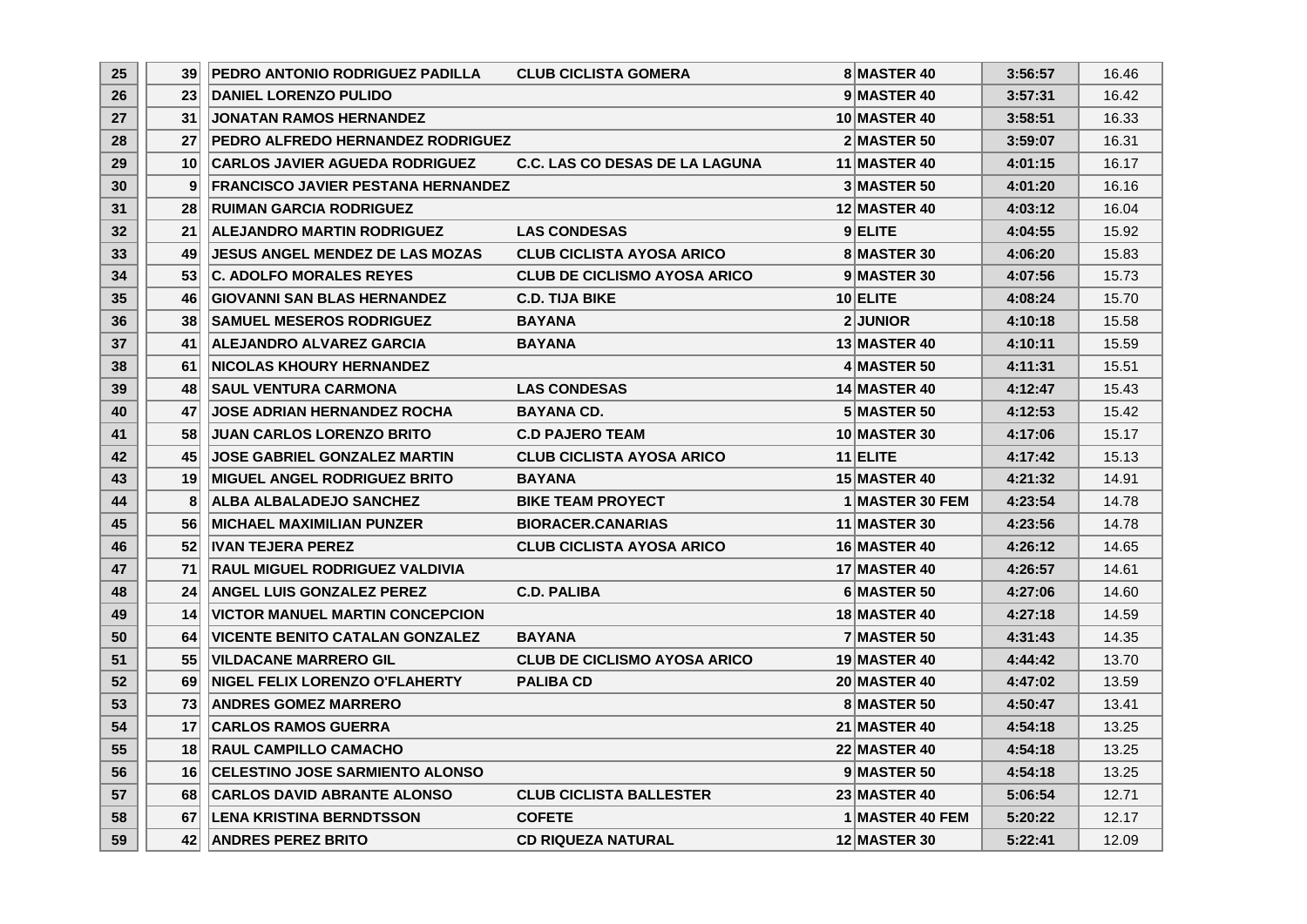| 60 | 40 | <b>FABIO FRASSON</b>                   |                  | <b>24 MASTER 40</b> | 5:42:00 | 1.40  |
|----|----|----------------------------------------|------------------|---------------------|---------|-------|
| 61 | 70 | <b>JOSE GABRIEL HERNANDEZ GONZALEZ</b> | <b>BALLESTER</b> | <b>10 MASTER 50</b> | 6:09:38 | 10.55 |

|            | <b>CLASIFICACIÓN CATEGORÍAS</b> |                                 |                                  |                  |             |                 |  |  |  |  |
|------------|---------------------------------|---------------------------------|----------------------------------|------------------|-------------|-----------------|--|--|--|--|
|            | <b>JUNIOR</b>                   |                                 |                                  |                  |             |                 |  |  |  |  |
| <b>PTO</b> | <b>DORSAL</b>                   | <b>NOMBRE</b>                   | <b>CLUB</b>                      | <b>CATEGORÍA</b> | <b>META</b> | <b>MEDIA KM</b> |  |  |  |  |
|            |                                 | <b>ALBERTO CALERO VALIENTE</b>  | <b>CLUB CICLISTA LORO PARQUE</b> | 1 JUNIOR         | 3:12:39     | 20.24           |  |  |  |  |
|            | 38                              | <b>SAMUEL MESEROS RODRIGUEZ</b> | <b>BAYANA</b>                    | 2 JUNIOR         | 4:10:18     | 15.58           |  |  |  |  |

| <b>ELITE</b> |               |                                       |                                         |                  |             |                 |
|--------------|---------------|---------------------------------------|-----------------------------------------|------------------|-------------|-----------------|
| <b>PTO</b>   | <b>DORSAL</b> | <b>NOMBRE</b>                         | <b>CLUB</b>                             | <b>CATEGORÍA</b> | <b>META</b> | <b>MEDIA KM</b> |
|              |               | <b>CARLOS ALBERTO RODRIGUEZ BRITO</b> | <b>C.C. LUCANDIA BARLOBIKE</b>          | <b>ELITE</b>     | 3:05:40     | 21.01           |
| $\mathbf{2}$ |               | <b>JAVIER RAMOS DOMINGO</b>           | <b>LORO PARQUE TENERIFE LOS SILOS  </b> | 2 ELITE          | 3:07:20     | 20.82           |
| 3            | 57            | <b>FRANCISCO JOSE MARTIN PEREZ</b>    | <b>VADEBICIS</b>                        | 3 ELITE          | 3:18:47     | 19.62           |
| 4            | 36            | DANIEL MARTIN HERNANDEZ               | <b>CD PAJERO TEAM</b>                   | 4 ELITE          | 3:36:59     | 17.97           |
| 5            | 6             | <b>ADRIAN CONCEPCION GONZALEZ</b>     | <b>C.D. HILERA</b>                      | 5 ELITE          | 3:38:17     | 17.87           |
| 6            | 32            | <b>ADRIAN PEREZ PEREZ</b>             | <b>C.D. HILERA</b>                      | 6 ELITE          | 3:41:42     | 17.59           |
|              | 62            | <b>LUCA MOLINARI</b>                  | <b>C.C FULA BIKE</b>                    | 7 ELITE          | 3:42:48     | 17.50           |
| 8            | 25            | <b>FERNANDO CONCEPCION CONCEPCION</b> |                                         | 8 ELITE          | 3:49:39     | 16.98           |
| 9            | 21            | <b>ALEJANDRO MARTIN RODRIGUEZ</b>     | <b>LAS CONDESAS</b>                     | 9 ELITE          | 4:04:55     | 15.92           |
| 10           | 46            | <b>GIOVANNI SAN BLAS HERNANDEZ</b>    | <b>C.D. TIJA BIKE</b>                   | 10 ELITE         | 4:08:24     | 15.70           |
| 11           | 45            | <b>JOSE GABRIEL GONZALEZ MARTIN</b>   | <b>CLUB CICLISTA AYOSA ARICO</b>        | 11 ELITE         | 4:17:42     | 15.13           |

|                | <b>MASTER 30</b> |                                                           |                                     |                    |             |                 |
|----------------|------------------|-----------------------------------------------------------|-------------------------------------|--------------------|-------------|-----------------|
| <b>PTO</b>     | <b>DORSAL</b>    | <b>NOMBRE</b>                                             | <b>CLUB</b>                         | <b>CATEGORÍA</b>   | <b>META</b> | <b>MEDIA KM</b> |
|                | 3                | <b>ARLEY LUQUE AFONSO</b>                                 | <b>BAYANA</b>                       | <b>I MASTER 30</b> | 3:11:44     | 20.34           |
| $\overline{2}$ | 12               | DANIEL PEREZ GONZALEZ                                     |                                     | 2 MASTER 30        | 3:23:32     | 19.16           |
| 3              | 5                | <b>BORJA MARTIN ORTEGA</b>                                | <b>BIG BANG</b>                     | 3 MASTER 30        | 3:24:44     | 19.05           |
| $\overline{4}$ | 15               | <b>AGUSTIN PERERA RODRIGUEZ</b>                           |                                     | 4 MASTER 30        | 3:39:16     | 17.79           |
| 5              | 30 <sup>1</sup>  | <b>RICARDO MIGUEL HERNANDEZ RODRIGUEZ C.D PAJERO TEAM</b> |                                     | 5 MASTER 30        | 3:41:44     | 17.59           |
| 6              | 60               | <b>SANTIAGO PANOS GARCIA</b>                              | <b>CD VACAGUARE</b>                 | 6 MASTER 30        | 3:48:48     | 17.04           |
|                |                  | <b>ZENON AFONSO CALERO</b>                                | <b>C.D. PUERTO LAJAS TEAM</b>       | 7 MASTER 30        | 3:55:51     | 16.54           |
| 8              | 49               | <b>IJESUS ANGEL MENDEZ DE LAS MOZAS</b>                   | <b>CLUB CICLISTA AYOSA ARICO</b>    | 8 MASTER 30        | 4:06:20     | 15.83           |
| 9              | 53               | <b>C. ADOLFO MORALES REYES</b>                            | <b>CLUB DE CICLISMO AYOSA ARICO</b> | 9 MASTER 30        | 4:07:56     | 15.73           |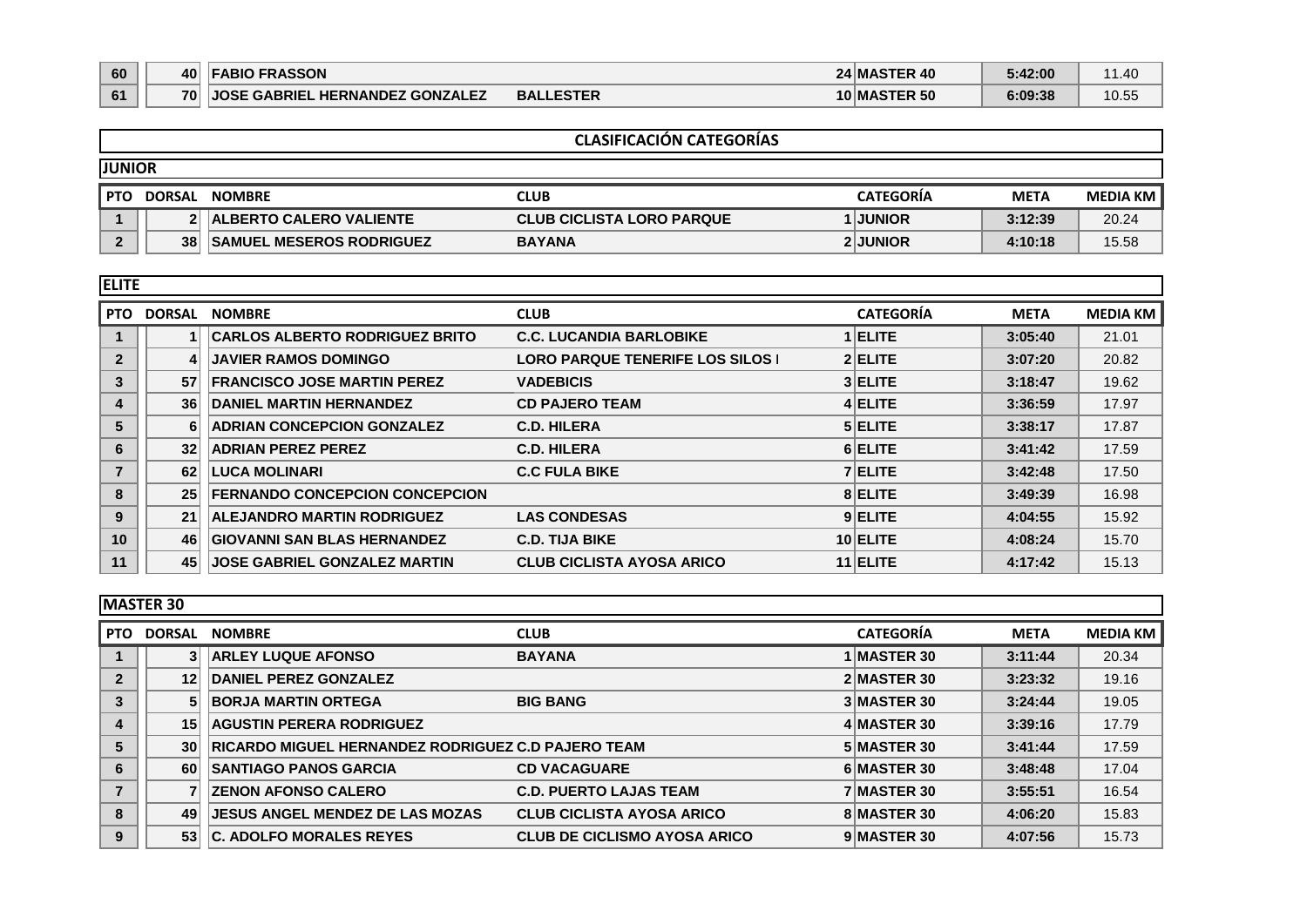| 10 | 58 <sup>1</sup> | <b>JUAN CARLOS LORENZO BRITO</b>  | <b>C.D PAJERO TEAM</b>    | 10 MASTER 30        | 4:17:06 | 15.17 |
|----|-----------------|-----------------------------------|---------------------------|---------------------|---------|-------|
|    | 56 <sup>1</sup> | <b>IMICHAEL MAXIMILIAN PUNZER</b> | <b>BIORACER.CANARIAS</b>  | 11 MASTER 30        | 4:23:56 | 14.78 |
| 12 | 42              | <b>ANDRES PEREZ BRITO</b>         | <b>CD RIQUEZA NATURAL</b> | <b>12 MASTER 30</b> | 5:22:41 | 12.09 |

|                | <b>MASTER 40</b> |                                        |                                       |                     |             |                 |
|----------------|------------------|----------------------------------------|---------------------------------------|---------------------|-------------|-----------------|
|                |                  | PTO DORSAL NOMBRE                      | <b>CLUB</b>                           | <b>CATEGORÍA</b>    | <b>META</b> | <b>MEDIA KM</b> |
| $\mathbf{1}$   | 44               | <b>MOISES LUCIO CAVA HURTADO</b>       | <b>C.D A MAS VIENTO MAS CADENA</b>    | 1 MASTER 40         | 3:20:09     | 19.48           |
| $\overline{2}$ | 43 <sup>1</sup>  | <b>DAVID LORENZO PEREZ HERNANDEZ</b>   | <b>BIORACER.CANARIAS</b>              | 2 MASTER 40         | 3:33:37     | 18.26           |
| 3              | 11               | <b>EDUARDO HERNANDEZ TOLEDO</b>        | <b>C.D HILERA</b>                     | 3 MASTER 40         | 3:38:11     | 17.87           |
| 4              | 59               | <b>DIEGO PEREZ RODRIGUEZ</b>           |                                       | 4 MASTER 40         | 3:41:35     | 17.60           |
| 5              | 20 <sup>1</sup>  | <b>DIEGO HERNANDEZ RODRIGUEZ</b>       | <b>CC LAS CONDESAS</b>                | 5 MASTER 40         | 3:47:05     | 17.17           |
| 6              | 54               | <b>MIGUEL RAMON GONZALEZ CABRERA</b>   | <b>CLUB DE CICLISMO AYOSA ARICO</b>   | 6 MASTER 40         | 3:49:16     | 17.01           |
| $\overline{7}$ | 51               | <b>DIEGO PEREZ PEREZ</b>               | <b>SALTAMONTES</b>                    | 7 MASTER 40         | 3:51:23     | 16.86           |
| 8              | 39 <sup>°</sup>  | <b>PEDRO ANTONIO RODRIGUEZ PADILLA</b> | <b>CLUB CICLISTA GOMERA</b>           | 8 MASTER 40         | 3:56:57     | 16.46           |
| 9              | 23 <sup>1</sup>  | <b>DANIEL LORENZO PULIDO</b>           |                                       | 9 MASTER 40         | 3:57:31     | 16.42           |
| 10             | 31               | <b>JONATAN RAMOS HERNANDEZ</b>         |                                       | 10 MASTER 40        | 3:58:51     | 16.33           |
| 11             | 10 <sup>1</sup>  | <b>CARLOS JAVIER AGUEDA RODRIGUEZ</b>  | <b>C.C. LAS CO DESAS DE LA LAGUNA</b> | 11 MASTER 40        | 4:01:15     | 16.17           |
| 12             | 28               | <b>RUIMAN GARCIA RODRIGUEZ</b>         |                                       | 12 MASTER 40        | 4:03:12     | 16.04           |
| 13             | 41               | <b>ALEJANDRO ALVAREZ GARCIA</b>        | <b>BAYANA</b>                         | 13 MASTER 40        | 4:10:11     | 15.59           |
| 14             | 48               | <b>SAUL VENTURA CARMONA</b>            | <b>LAS CONDESAS</b>                   | 14 MASTER 40        | 4:12:47     | 15.43           |
| 15             | 19 <sup>1</sup>  | <b>MIGUEL ANGEL RODRIGUEZ BRITO</b>    | <b>BAYANA</b>                         | 15 MASTER 40        | 4:21:32     | 14.91           |
| 16             | 52               | <b>IVAN TEJERA PEREZ</b>               | <b>CLUB CICLISTA AYOSA ARICO</b>      | 16 MASTER 40        | 4:26:12     | 14.65           |
| 17             | 71               | <b>RAUL MIGUEL RODRIGUEZ VALDIVIA</b>  |                                       | <b>17 MASTER 40</b> | 4:26:57     | 14.61           |
| 18             | 14               | <b>VICTOR MANUEL MARTIN CONCEPCION</b> |                                       | 18 MASTER 40        | 4:27:18     | 14.59           |
| 19             | 55               | <b>VILDACANE MARRERO GIL</b>           | <b>CLUB DE CICLISMO AYOSA ARICO</b>   | 19 MASTER 40        | 4:44:42     | 13.70           |
| 20             | 69               | <b>NIGEL FELIX LORENZO O'FLAHERTY</b>  | <b>PALIBA CD</b>                      | 20 MASTER 40        | 4:47:02     | 13.59           |
| 21             | 17 <sup>1</sup>  | <b>CARLOS RAMOS GUERRA</b>             |                                       | <b>21 MASTER 40</b> | 4:54:18     | 13.25           |
| 22             | 18 <sup>1</sup>  | <b>RAUL CAMPILLO CAMACHO</b>           |                                       | 22 MASTER 40        | 4:54:18     | 13.25           |
| 23             | 68               | <b>CARLOS DAVID ABRANTE ALONSO</b>     | <b>CLUB CICLISTA BALLESTER</b>        | <b>23 MASTER 40</b> | 5:06:54     | 12.71           |
| 24             | 40               | <b>FABIO FRASSON</b>                   |                                       | 24 MASTER 40        | 5:42:00     | 11.40           |

|         | <b>IMASTER 50</b> |                                           |                  |  |                  |             |                   |  |  |
|---------|-------------------|-------------------------------------------|------------------|--|------------------|-------------|-------------------|--|--|
| I PTO I | <b>DORSAL</b>     | <b>NOMBRE</b>                             | CLUB             |  | <b>CATEGORIA</b> | <b>META</b> | <b>MEDIA KM I</b> |  |  |
|         | 35                | <b>LEANDRO E HERNANDEZ FRANCISCO</b>      | <b>PALIBA CD</b> |  | 1 MASTER 50      | 3:34:48     | 18.16             |  |  |
|         | 27                | <b>IPEDRO ALFREDO HERNANDEZ RODRIGUEZ</b> |                  |  | 2 MASTER 50      | 3:59:07     | 16.31             |  |  |